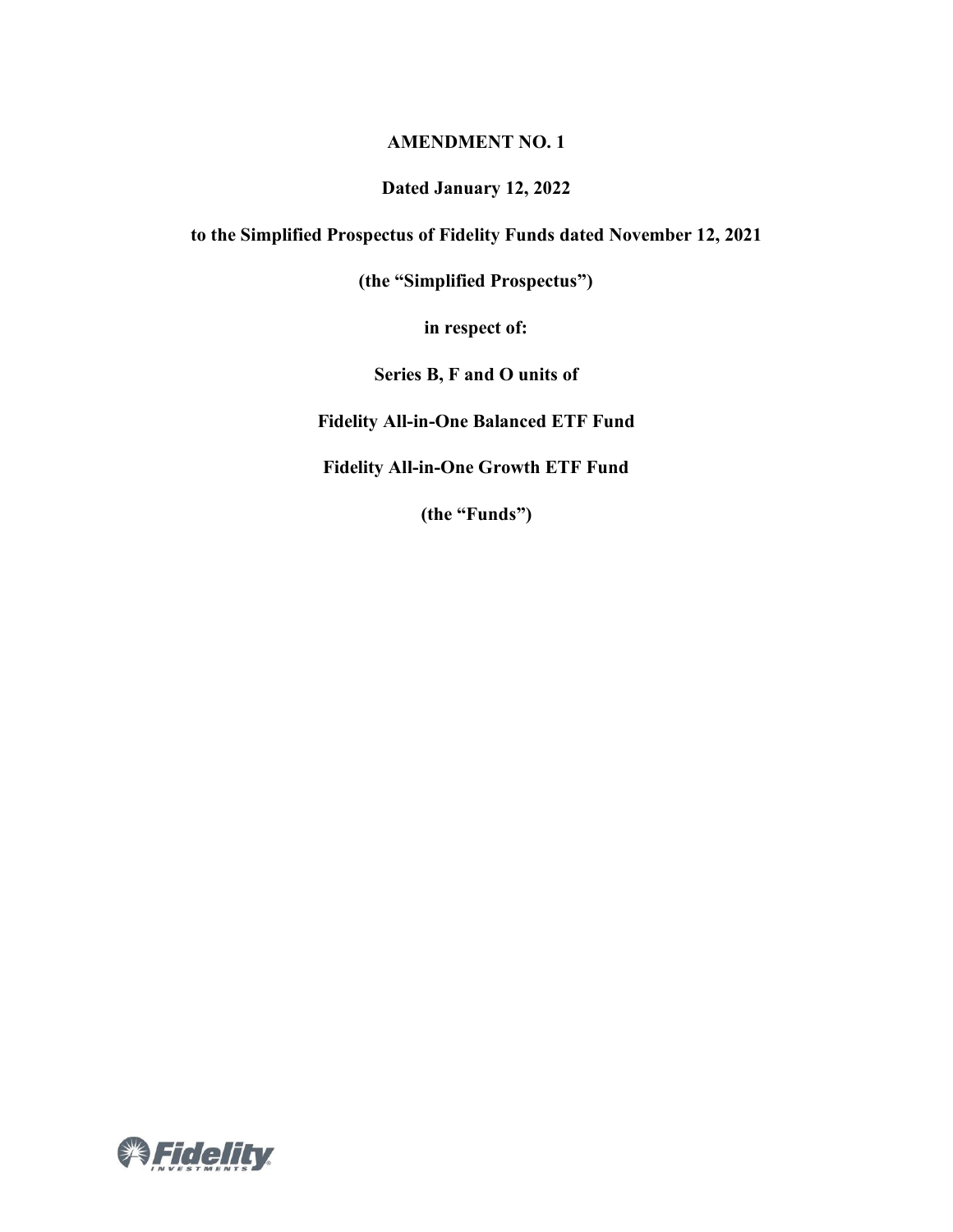The Simplified Prospectus is being amended (i) to reflect the ability of the Funds, through their underlying funds, to invest in cryptocurrency exchange-traded funds, (ii) to revise the risk classification of Fidelity All-in-One Growth ETF Fund, (iii) to revise the reference indices of the Funds, and (iv) to update the language relating to suitability for investment for each of the Funds. These amendments are effective on or about January 21, 2022.

# **AMENDMENTS TO THE SIMPLIFIED PROSPECTUS**

The technical amendments to the Simplified Prospectus required to effect these amendments are set out below:

- 1. Specific information about each of the mutual funds described in this document
	- (a) The rows entitled "Fidelity All-in-One Balanced ETF Fund" and "Fidelity All-in-One Growth ETF Fund" in the table on page 77 are deleted and replaced with the following:

| Fidelity                            | All-in-One Balanced |  | ETF                            | 14.7% S&P/TSX Composite Index          |
|-------------------------------------|---------------------|--|--------------------------------|----------------------------------------|
| Fund                                |                     |  |                                | 29.4% Russell 1000 Index               |
|                                     |                     |  |                                | 14.7% MSCI EAFE Index                  |
|                                     |                     |  |                                | 29.4% FTSE Canada Universe Bond Index  |
|                                     |                     |  |                                | 9.8% Bloomberg Global Aggregate Bond   |
|                                     |                     |  |                                | Index – Hedged CAD                     |
|                                     |                     |  |                                | 2% CMBI Bitcoin Index                  |
| Fidelity All-in-One Growth ETF Fund |                     |  | 20.61% S&P/TSX Composite Index |                                        |
|                                     |                     |  |                                | 41.23% Russell 1000 Index              |
|                                     |                     |  |                                | 20.61% MSCI EAFE Index                 |
|                                     |                     |  |                                | 10.91% FTSE Canada Universe Bond Index |
|                                     |                     |  |                                | 3.64% Bloomberg Global Aggregate Bond  |
|                                     |                     |  |                                | Index – Hedged CAD                     |
|                                     |                     |  |                                |                                        |
|                                     |                     |  |                                | 3% CMBI Bitcoin Index                  |

(b) The following is added as the  $12<sup>th</sup>$  definition under the subheading "Benchmark" Definitions" on page 78:

"The **Coin Metrics Bletchley Index (CMBI) Bitcoin Index** is designed to measure the performance an investor would expect from purchasing and holding bitcoin."

- 2. Fund profile of Fidelity All-in-One Balanced ETF Fund
	- (a) The first sentence of the first bullet point under the subheading "Investment Strategies" on page 490 is deleted and replaced with the following: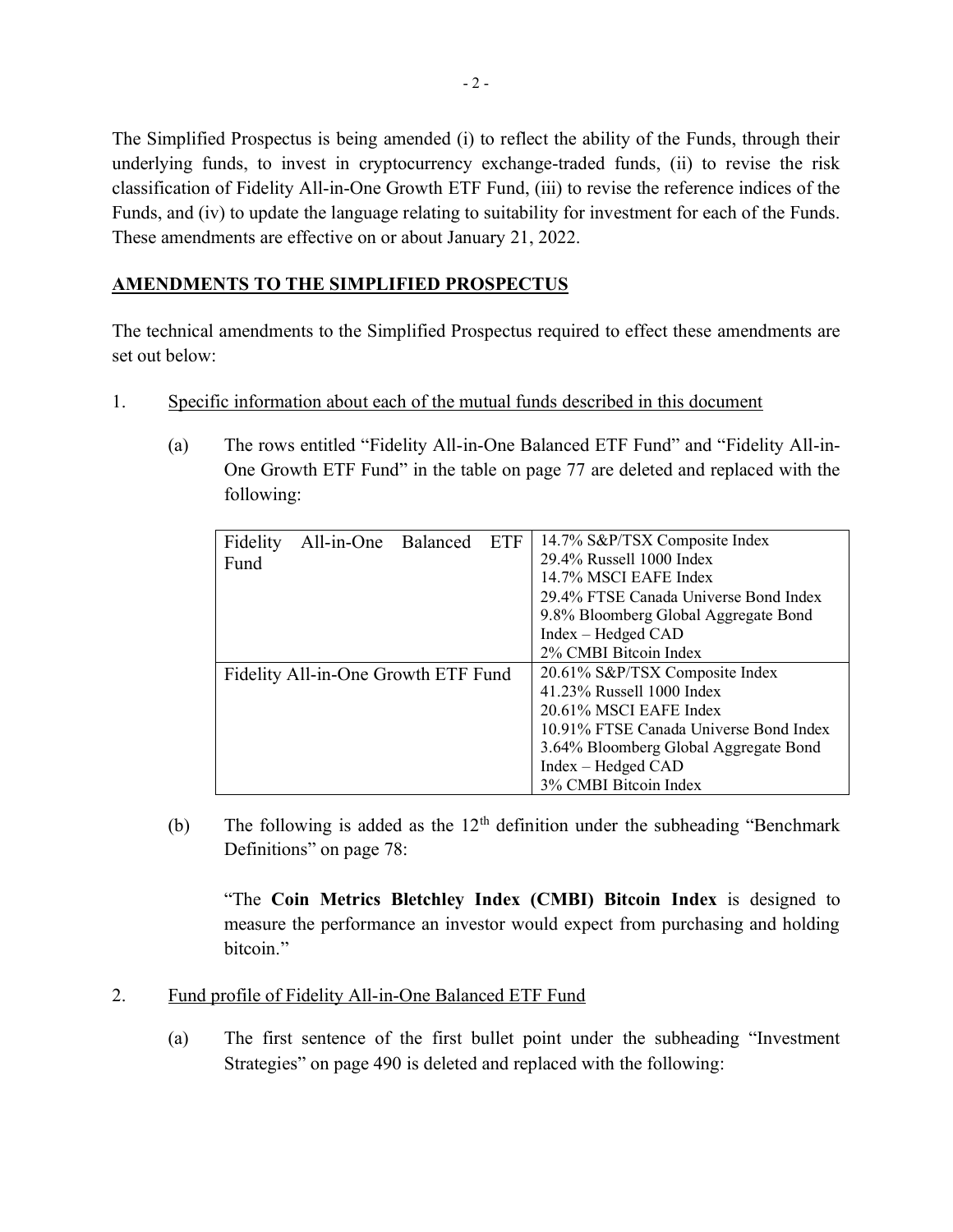"Follows a *neutral mix* guideline of approximately 59% global equity securities, approximately 39% global *fixed income securities*, and approximately 2% cryptocurrencies."

(b) The third bullet point under the subheading "Investment Strategies" on page 490 is amended by added the following sentence at the end of the bullet point:

"The cryptocurrency portion will include Fidelity Advantage Bitcoin ETF, which offers exposure to bitcoin."

| <b>Third-tier Funds</b>                            | <b>Management Fee</b> | <b>Strategic Allocation</b> |
|----------------------------------------------------|-----------------------|-----------------------------|
| Fidelity Canadian Low Volatility Index ETF         | 0.35%                 | 3.68%                       |
| Fidelity U.S. Low Volatility Index ETF             | 0.35%                 | 7.35%                       |
| Fidelity International Low Volatility Index ETF    | 0.45%                 | 3.68%                       |
| Fidelity Canadian High Quality Index ETF           | 0.35%                 | 3.68%                       |
| Fidelity U.S. High Quality Index ETF               | 0.35%                 | 7.35%                       |
| Fidelity International High Quality Index ETF      | 0.45%                 | 3.68%                       |
| Fidelity Canadian Value Index ETF                  | 0.35%                 | 3.68%                       |
| Fidelity U.S. Value Index ETF                      | 0.35%                 | 7.35%                       |
| Fidelity International Value Index ETF             | 0.45%                 | 3.68%                       |
| <b>Fidelity Canadian Momentum Index ETF</b>        | 0.35%                 | 368%                        |
| Fidelity U.S. Momentum Index ETF                   | 0.35%                 | 7.35%                       |
| Fidelity International Momentum Index ETF          | 0.45%                 | 3.68%                       |
| <b>Fidelity Systematic Canadian Bond Index ETF</b> | 0.25%                 | 29.40%                      |
| <b>Fidelity Global Core Plus Bond ETF</b>          | 0.50%                 | 9.80%                       |
| Fidelity Advantage Bitcoin ETF                     | 0.40%                 | 2.00%                       |

(c) The table at the beginning of page 491 is deleted and replaced by the following:

The management expense ratio of *underlying fund* will be higher than the weighted average management fee due to *third-tier fund* expenses and other expenses of the *underlying fund*  including portfolio transaction costs and taxes. See "**Fees and Expenses**".

- (d) The row labelled "Alternative mutual fund" on the table under the subheading "Risk checklist" on page 491 is amended by adding a bullet in the column entitled "Additional risk".
- (e) The row labelled "*Cryptocurrency ETF*" on the table under the subheading "Risk checklist" on page 492 is amended by adding a bullet in the column entitled "Additional risk".
- (f) The first paragraph under the subheading "Who should invest in this fund?" on page 492 is deleted and replaced with the following:

"You might want to consider the Fund if you plan to hold your investment for the medium- to long-term, you want to gain exposure to global equity securities, and *fixed income securities* and a small amount of cryptocurrencies, you want the convenience of a diversified portfolio in a single fund, and you can handle the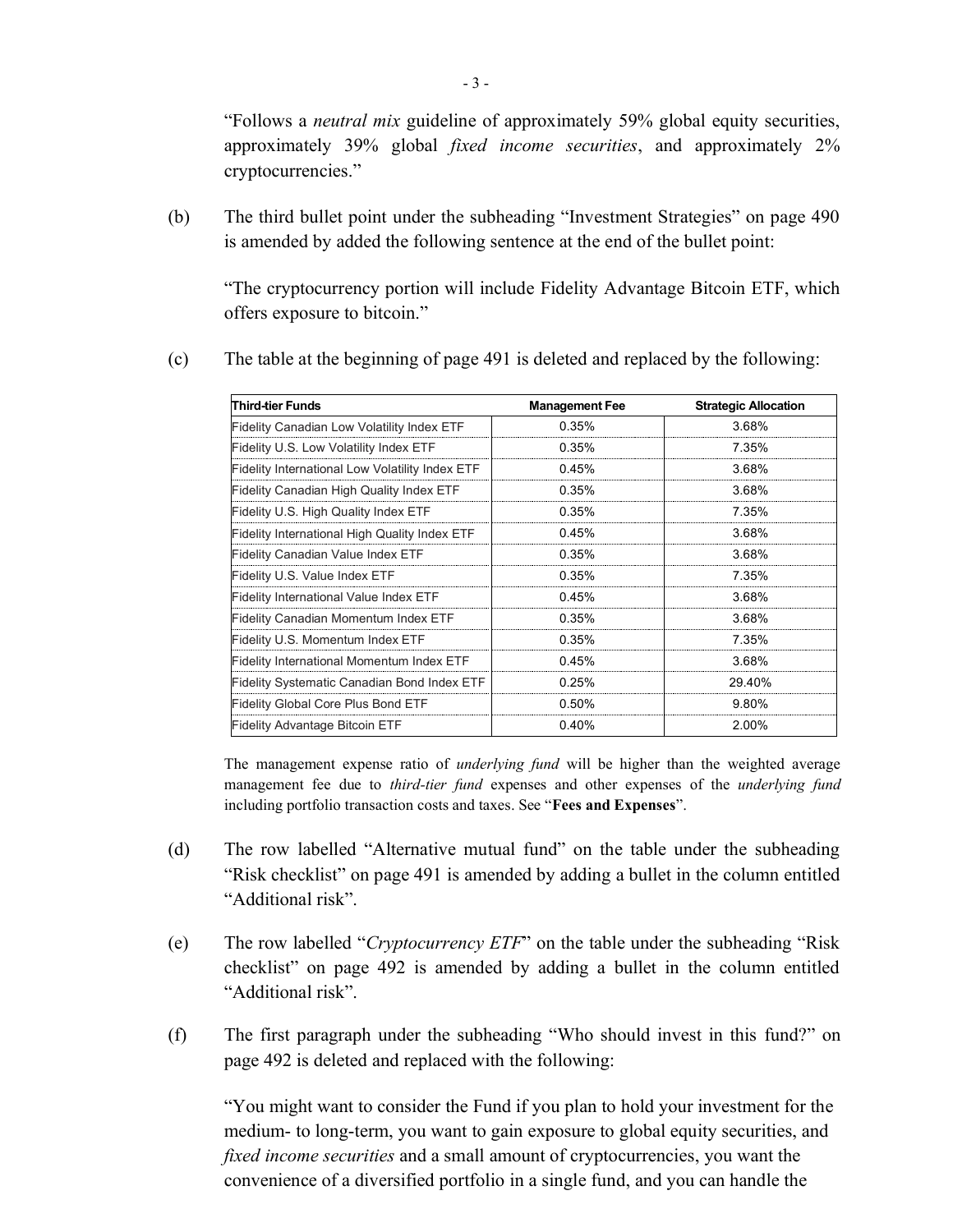*volatility* of returns generally associated with equity and cryptocurrency investments. The Fund is not an appropriate investment if you have a short-term investment horizon."

### 3. Fund profile of Fidelity All-in-One Growth ETF Fund

(a) The first sentence of the first bullet point under the subheading "Investment Strategies" on page 493 is deleted and replaced with the following:

"Follows a *neutral mix* guideline of approximately 82% global equity securities, approximately 15% global *fixed income securities*, and approximately 3% cryptocurrencies."

(b) The third bullet point under the subheading "Investment Strategies" on page 493 is amended by added the following sentence at the end of the bullet point:

"The cryptocurrency portion will include Fidelity Advantage Bitcoin ETF, which offers exposure to bitcoin."

| <b>Third-tier Funds</b>                              | <b>Management Fee</b> | <b>Strategic Allocation</b> |
|------------------------------------------------------|-----------------------|-----------------------------|
| Fidelity Canadian Low Volatility Index ETF           | 0.35%                 | 5.15%                       |
| Fidelity U.S. Low Volatility Index ETF               | 0.35%                 | 10 31%                      |
| Fidelity International Low Volatility Index ETF      | 0.45%                 | 5.15%                       |
| Fidelity Canadian High Quality Index ETF             | 0.35%                 | 5.15%                       |
| Fidelity U.S. High Quality Index ETF                 | 0.35%                 | 10.31%                      |
| <b>Fidelity International High Quality Index ETF</b> | 0.45%                 | 5.15%                       |
| <b>Fidelity Canadian Value Index ETF</b>             | 0.35%                 | 5.15%                       |
| Fidelity U.S. Value Index ETF                        | 0.35%                 | 10.31%                      |
| Fidelity International Value Index ETF               | 0.45%                 | 5.15%                       |
| <b>Fidelity Canadian Momentum Index ETF</b>          | $0.35\%$              | 5.15%                       |
| Fidelity U.S. Momentum Index ETF                     | 0.35%                 | 10.31%                      |
| <b>Fidelity International Momentum Index ETF</b>     | 0.45%                 | 5.15%                       |
| <b>Fidelity Systematic Canadian Bond Index ETF</b>   | 0.25%                 | 10.91%                      |
| <b>Fidelity Global Core Plus Bond ETF</b>            | $0.50\%$              | 3.64%                       |
| <b>Fidelity Advantage Bitcoin ETF</b>                | 0.40%                 | $3.00\%$                    |

(c) The table at the beginning of page 494 is deleted and replaced by the following:

The management expense ratio of *underlying fund* will be higher than the weighted average management fee due to *third-tier fund* expense and other expenses of the *underlying fund*  including portfolio transaction costs and taxes. See "**Fees and Expenses**".

(d) The row labelled "Alternative mutual fund" on the table under the subheading "Risk checklist" on page 494 is amended by adding a bullet in the column entitled "Additional risk".